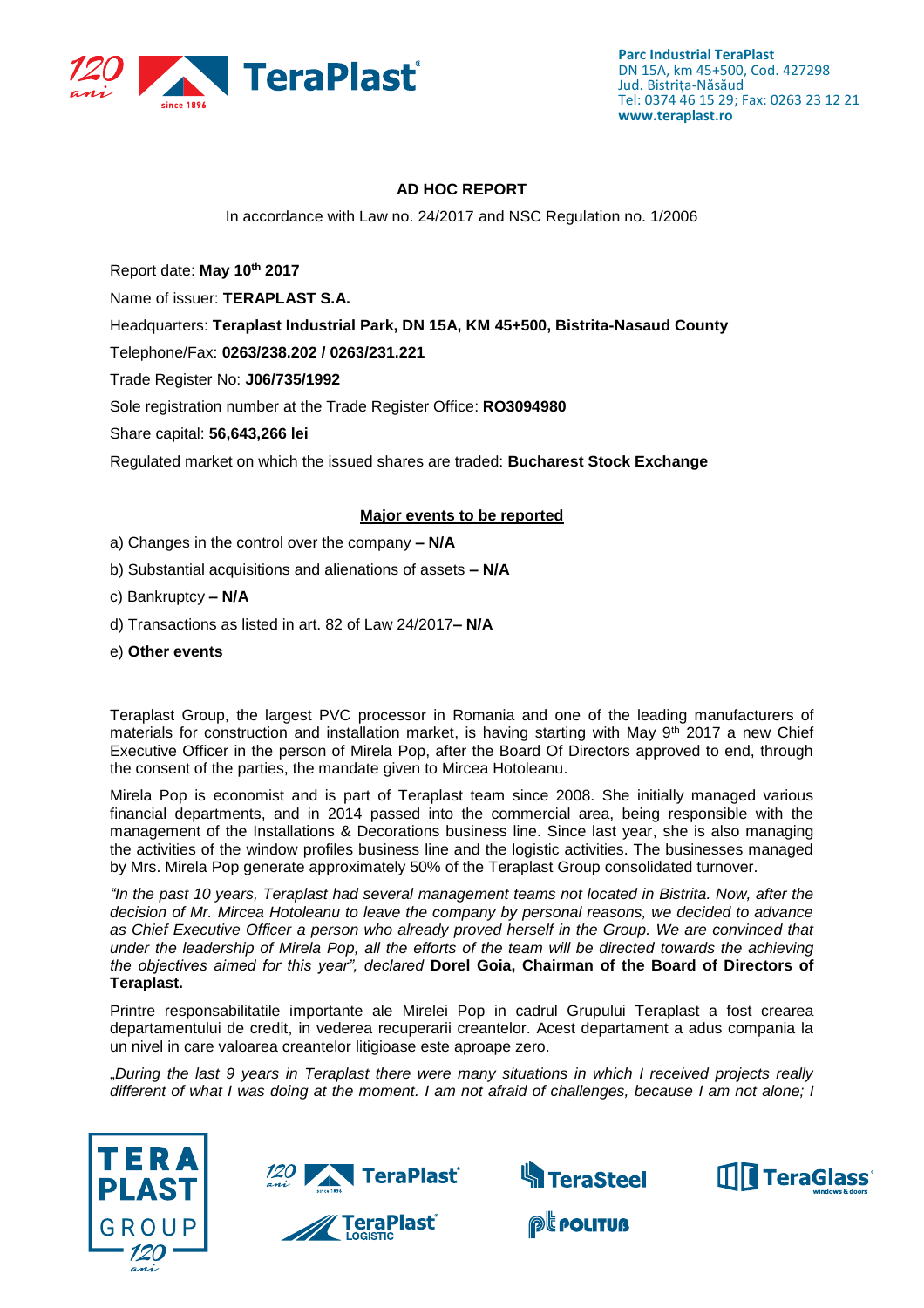

*have with me a strong and professional team. This year will not be easy, but we an important Romanian industrial Group, we are financially stable, we have a products portfolio which allow us to constantly reinvent ourselves, so we are confident that we will be able to achieve the income and profitability targets budgeted for 2017"*, declared **Mirela Pop, the new Chief Executive Officer of Teraplast.**

In order to ensure a complete and accurate information of the shareholders and potential investors, we reproduce the decisions taken by the Board of Directors of Teraplast SA:

### **DECISION**

#### **of the Board of Directors of Teraplast SA.**

## **J06/735/1992, RO 3094980**

## **No. 20, dated May 09th 2017**

According to the provisions of the art. 153^20 and Companies Law No. 31/1990, republished, the provisions of the Capital Market Law No. 297/2004 on the capital market, of the Law No. 24/2017 regarding issuers of financial instruments and market operations and the Regulation No.1/2006 of NSC regarding issuers and operations with securities, modified by the Regulation No. 31/2006 of NSC and Art. 18.4, paragraph (7) of the Articles of Association of Teraplast SA, headquartered in Bistrita, Teraplast Industrial Park, DN 15A, km 45+500, postal code 427298, Bistrita-Nasaud county, registered with the Trade Registry Office under No. J06/735/1992, VAT registration No. 309498, in the May 09th 2017 on-line meeting attended by the following Board members: Mrs. Magda-Eugenia Palfi-Tirau, Mr. Dorel Goia, Mr. Razvan Stefan Lefter, Mr. Raul Ciurtin,

# **After deliberations, the Board of Directors, with the favorable vote of all present members, DECIDES**

1. Approves the end, through the consent of the parties, beginning with May  $9<sup>th</sup>$  2017, of the mandate given to Mircea Hotoleanu.

2. Approves the appointment of Carmen-Mirela Pop, as Chief Executive Officer of Teraplast SA for a period of 2 years, starting with May 09th 2017.

3. Empowers Mr. Goia Dorel, as President of the Board of Directors of Teraplast SA, to negotiate and to sign the addend for the closure of the CEO mandate contract, through the consent of the parties, according to point 1, and also the mandate contract which will be closed by Teraplast with the new CEO.

4. Approves the end, through the consent of the parties, starting with May 09<sup>th</sup> 2017, of the management contract (and by default of the mandate of Director), closed between Teraplast and Mr. Mircea Hotoleanu.

5. Approves the appointment of Carmen-Mirela Pop, as interim Director of the company, the mandate being valid starting with May 09<sup>th</sup> 2017 until the date of the General Meeting of Shareholders which will elect the new member of the Board of Directors.

6. Empowers Mr. Dorel Goia, as President of the Board of Directors and Mrs. Palfi-Tirau Magda-Eugenia, as Non-Executive Director, to sign in the name and on behalf of the Directors the decision of the Board of Directors.





**TeraPlast** 



**@Leouture**